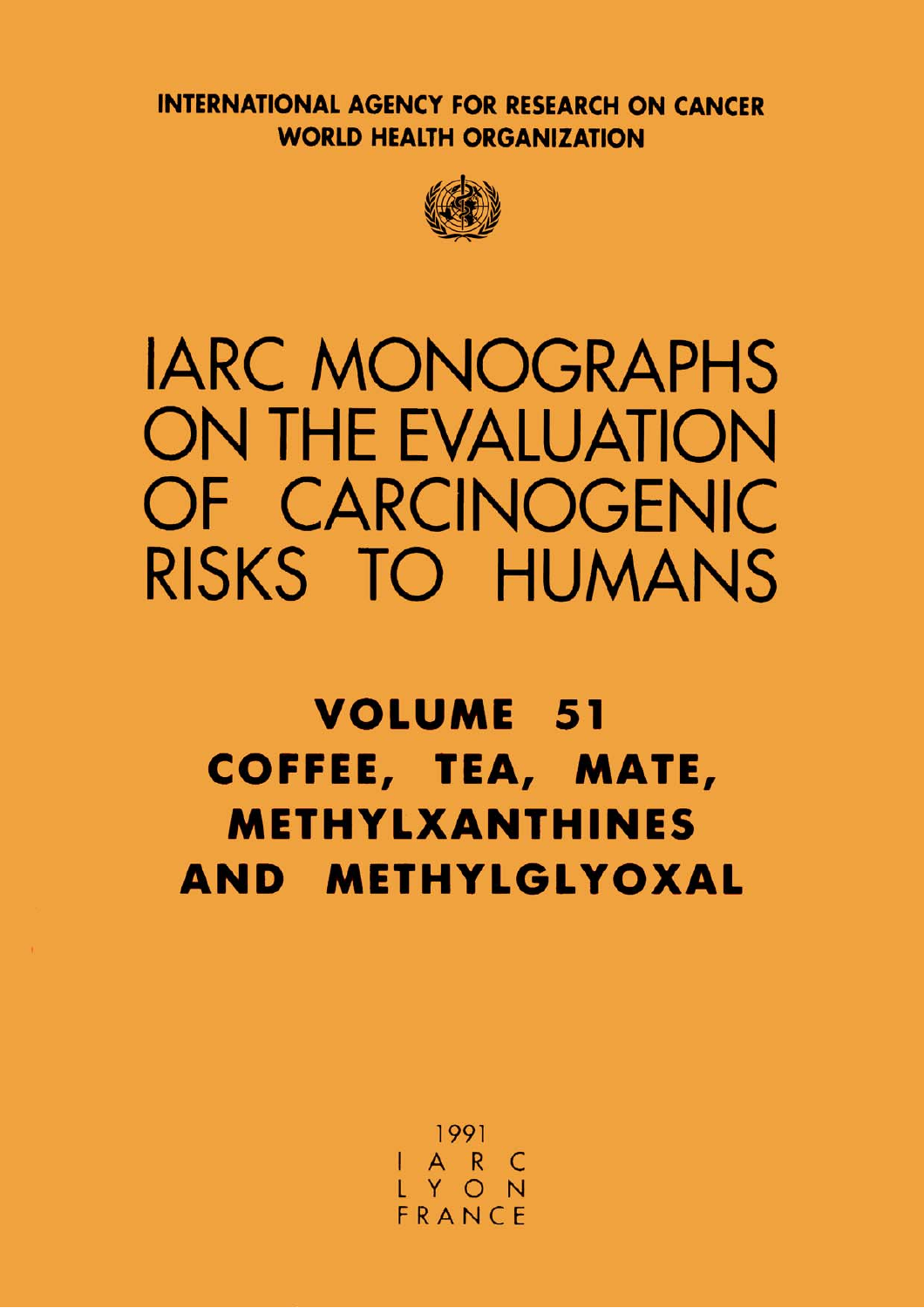

#### WORLD HEALTH ORGANIZATION

INTERNATIONAL AGENCY FOR RESEARCH ON CANCER

### IARC MONOGRAPHS

#### ON THE

### EVALUATION OF CARCINOGENIC RISKS TO HUMANS

Coffee, Tea, Mate, Methylxanthines and Methylglyoxal

#### VOLUME 51

This publication represents the views and expert opinions of an IARC Working Group on the Evaluation of Carcinogenic Risks to Humans, which met in Lyon,

27 February to 6 March 1990

1991